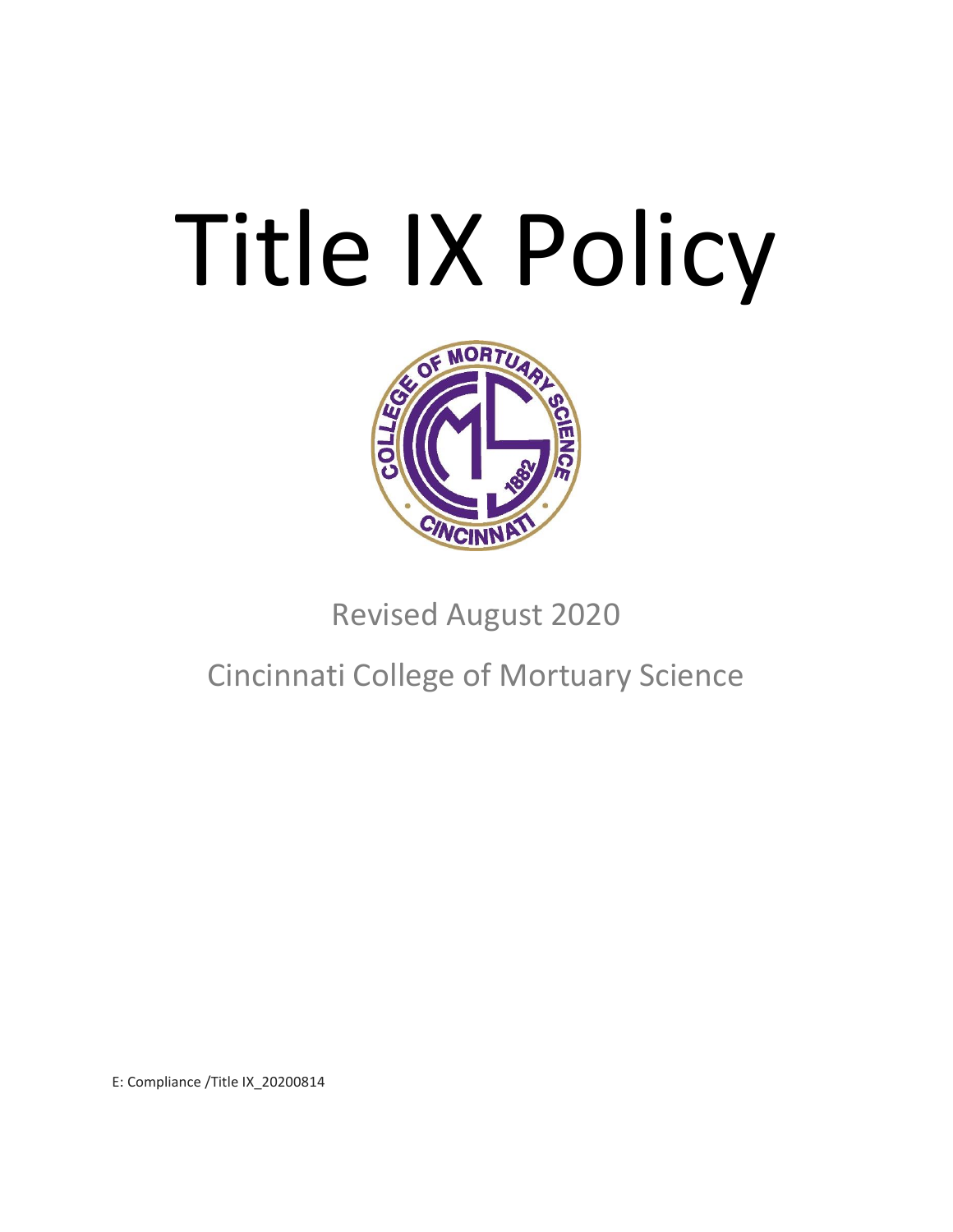#### Contents

| VII. MAKING A REPORT, FILING A FORMAL COMPLAINT, AND COMPLAINT RESOLUTION 7 |  |
|-----------------------------------------------------------------------------|--|
|                                                                             |  |
|                                                                             |  |
|                                                                             |  |
|                                                                             |  |
|                                                                             |  |
|                                                                             |  |
|                                                                             |  |
|                                                                             |  |
|                                                                             |  |
|                                                                             |  |
|                                                                             |  |
|                                                                             |  |
|                                                                             |  |
|                                                                             |  |
|                                                                             |  |
|                                                                             |  |
|                                                                             |  |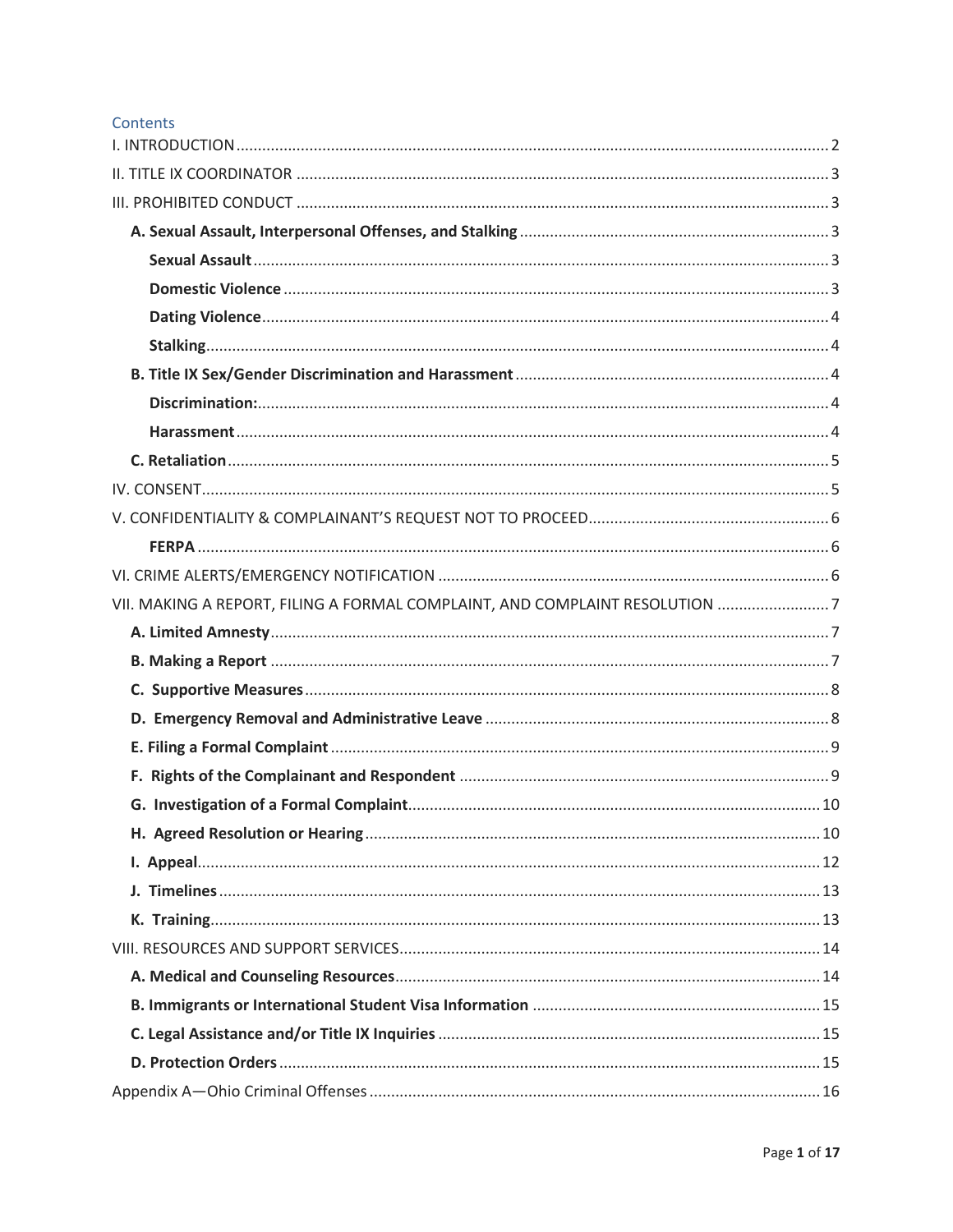## <span id="page-2-0"></span>**I. INTRODUCTION**

CCMS is committed to encouraging and sustaining a healthy and safe learning community that is free from sex/gender discrimination, harassment, and violence. To that end, and consistent with Title IX of the Education Amendments Act of 1972 and the Violence Against Women Act, CCMS has implemented this comprehensive Policy, which applies to admissions, employment, and all other CCMS education programs and activities whether academic, educational, or co-curricular. Title IX of the Education Amendments of 1972 prohibits sex discrimination—which includes sexual harassment and other forms of sexual misconduct—in education programs and activities. Sex includes, but is not limited to, biological sex, gender identity, sexual orientation, and pregnancy. As an educational institution receiving federal funds, CCMS must comply with Title IX.

CCMS also provides education and awareness programs with the goal of preventing and discouraging all forms of sex/gender discrimination, sex/gender-based harassment, sexual assault, interpersonal offenses (domestic violence and dating violence), and stalking.

As discussed more fully below, this Policy prohibits all forms of sex/gender discrimination, sex/genderbased harassment, sexual assault, interpersonal offenses (domestic violence and dating violence), and stalking. These terms are defined below. Where appropriate, these terms are referred to collectively as "Sexual Misconduct."

This Policy is designed to serve three principal purposes:

- 1. Establish conduct standards.
- 2. Establish processes for prompt, reliable, equitable, and impartial supportive measures, investigations, adjudications, and (if appropriate) disciplinary sanctions.
- 3. Describe resources available to the CCMS community to deal with the impact of Sexual Misconduct.

CCMS's Policy is designed to comply with applicable state and federal laws. CCMS reserves the right to modify or deviate from this Policy when, in the sole judgment of CCMS, circumstances warrant to protect the rights of the involved parties or to comply with the law.

In addition to the report, formal complaint, and resolution processes defined in this Policy, CCMS encourages students and employees who believe they have been the victim of Sexual Misconduct to pursue criminal charges against the person or persons they believe to have committed the offensive conduct. Students or employees may make a report or file a formal complaint with or without pursuing criminal charges. While minimal delays may be necessary if the circumstances of a criminal charge warrant delay, CCMS's processes and any criminal processes can often be pursued on parallel tracks at the same time. Supportive measures and resources are available regardless of criminal charges, a CCMS investigation, or CCMS disciplinary action.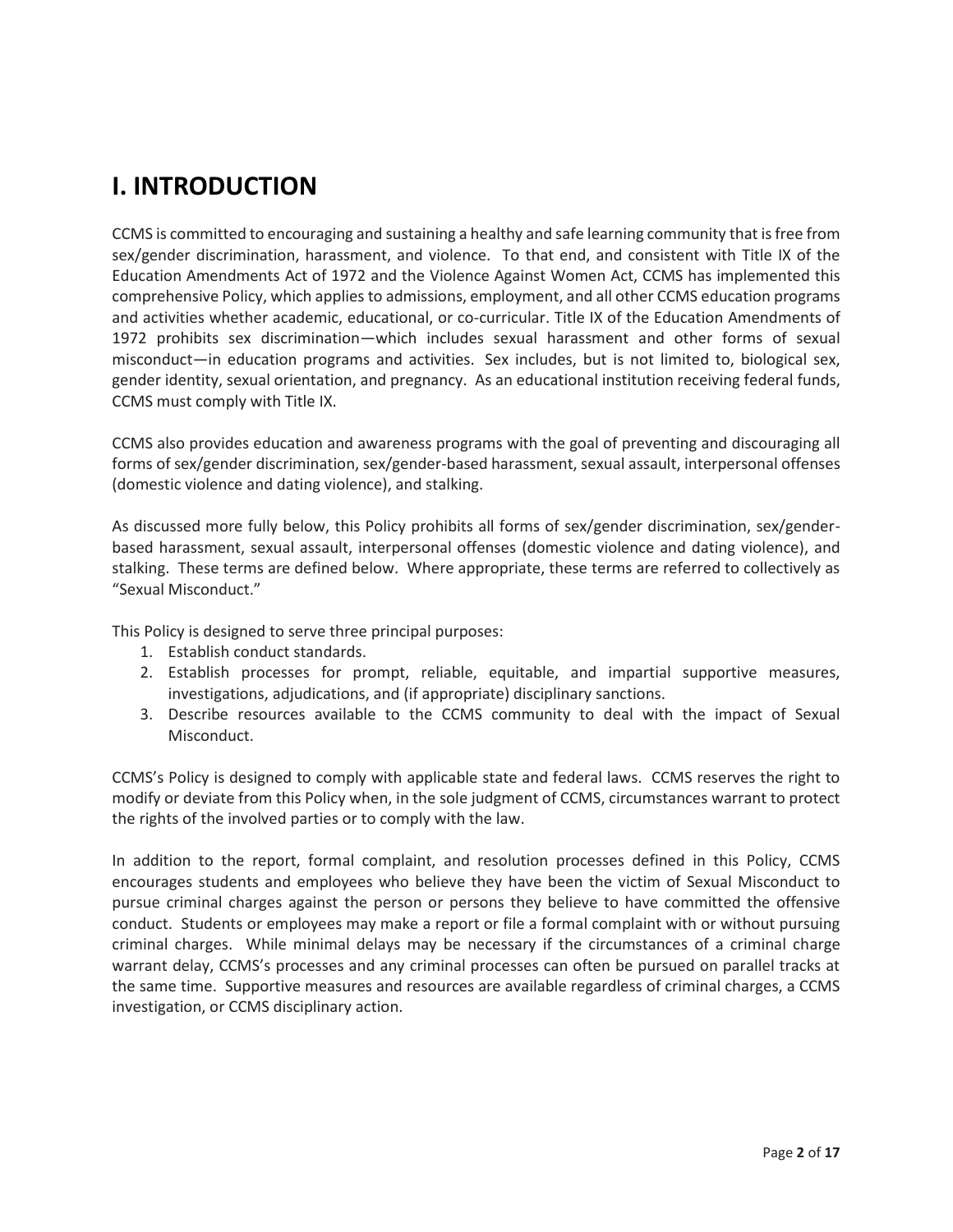## <span id="page-3-0"></span>**II. TITLE IX COORDINATOR**

CCMS has designated a Title IX Coordinator as a part of its systematic approach to ensuring nondiscrimination, including a nondiscriminatory environment. The Title IX Coordinator handles matters related to Title IX violations (detailed below). The Title IX Coordinator may be reached directly at 513 618-1933, through the main telephone number at 513-761-2020, by email to [titleix@ccms.edu,](mailto:titleix@ccms.edu) or by mail or in person at 645 W. North Bend Road, Cincinnati, Ohio 45224. The Title IX Coordinator is a resource for both students and employees.

The Title IX Coordinator further creates, supports, and evaluates education and support programs aimed at fostering an equitable learning and working environment and the eradication of Title IX violations. The Title IX Coordinator's duties include, but are not limited to, Policy enforcement, minimizing risks of Sexual Misconduct, reporting options, and providing and coordinating supportive measures, resources, bystander intervention, and wellness programs.

CCMS is committed to promoting a safe, equitable, and unbiased campus environment. Further information can be obtained in CCMS's Annual Campus Security Report [\(https://www.ccms.edu/about/safety/clery-act/\)](https://www.ccms.edu/about/safety/clery-act/).

## <span id="page-3-1"></span>**III. PROHIBITED CONDUCT**

CCMS prohibits all forms of Sexual Misconduct (sex/gender discrimination, sex/gender-based harassment, sexual assault, interpersonal offenses (domestic violence and dating violence), and stalking).

## <span id="page-3-2"></span>**A. Sexual Assault, Interpersonal Offenses, and Stalking**

*(Appendix A lists relevant Ohio Criminal Offenses meeting these definitions)* 

#### <span id="page-3-3"></span>**Sexual Assault**

Any sexual act directed against another person, without the consent of the victim, including instances when the victim is incapable of giving consent.

- *Rape*—The penetration, no matter how slight, of the vagina or anus with any body part or object, or oral penetration by a sex organ of another person, without the consent of the victim.
- *Fondling*—The touching of the private body parts of another person for the purpose of sexual gratification, without the consent of the victim, including instances when the victim is incapable of giving consent because of his/her age or because of his/her temporary or permanent mental incapacity.
- *Incest*—Nonforcible sexual intercourse between persons who are related to each other within the degrees in which marriage is prohibited by law.
- *Statutory Rape*—Nonforcible sexual intercourse with a person who is under the statutory age of consent.

#### <span id="page-3-4"></span>**Domestic Violence**

- A felony or misdemeanor crime of violence committed by:
- A current or former spouse or intimate partner of the victim;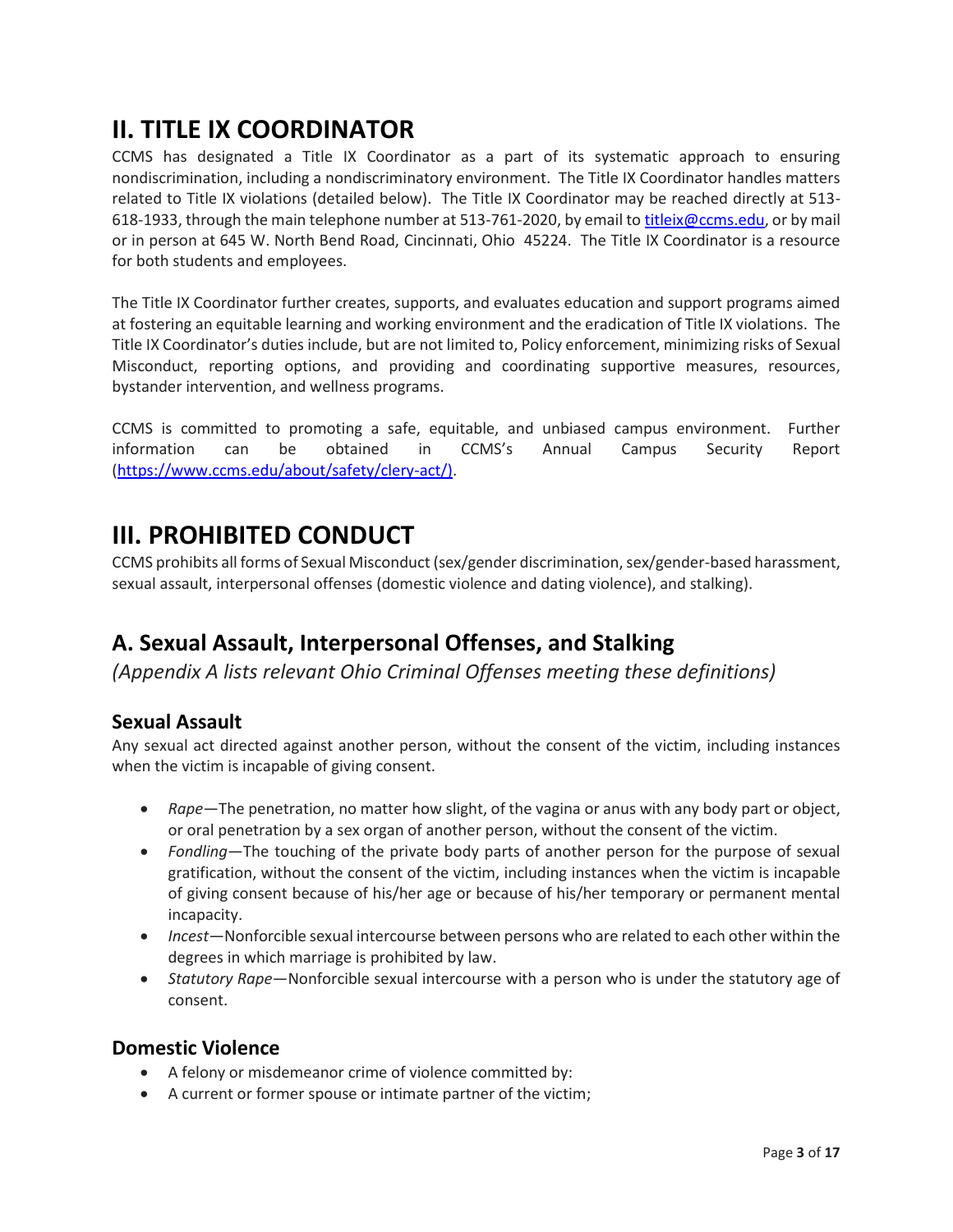- A person with whom the victim shares a child in common;
- A person who is cohabitating with or has cohabitated with the victim as a spouse or intimate partner;
- A person similarly situated to a spouse of the victim under the domestic or family violence laws of the jurisdiction in which the crime of violence occured; or,
- Any other person against an adult or youth victim who is protected from that person's acts under the domestic or family violence laws of the jurisdiction in which the crime of violence occurred.

#### <span id="page-4-0"></span>**Dating Violence**

Violence committed by a person who is or has been in a social relationship of a romantic or intimate nature with the victim. The existence of such a relationship will be determined based on consideration of the length of the relationship, the type of relationship, and the frequency of interaction between the persons involved in the relationship.

For the purpose of this definition—

- Dating violence includes, but is not limited to, sexual or physical abuse or threat of such abuse.
- Dating violence does not include acts covered under the definition of domestic violence.

#### <span id="page-4-1"></span>**Stalking**

Engaging in a course of conduct directed at a specific person that would cause a reasonable person to:

- Fear for the person's safety or the safety of others; or,
- Suffer substantial emotional distress.

## <span id="page-4-2"></span>**B. Title IX Sex/Gender Discrimination and Harassment**

<span id="page-4-3"></span>**Discrimination:** conduct that is based on a person's sex/gender (including sexual harassment, sexual misconduct) sexual orientation, gender non-conformity, gender identity, or pregnancy that:

- Adversely affects a term or condition of a person's employment, education environment, or participation in a CCMS activity;
- Conditions the provision of an aid, benefit, or service offered by CCMS on an individual's participation in unwelcome sexual conduct; or,
- Is used as a basis for or a motivating factor in decisions affecting the person's employment, education, or participation in a CCMS activity.

<span id="page-4-4"></span>**Harassment:** Unwelcome sexual or gender-based conduct determined by a reasonable person to be so severe, pervasive, and objectively offensive that alters a person's work environment and/or effectively denies a person equal access to one or more of CCMS's education programs or activities. Sex-based harassment may take several forms. One form is unwelcome conduct of a sexual nature, such as unwelcome sexual advances, requests for sexual favors, and other verbal, nonverbal, or physical conduct of a sexual nature. Sexual assault, domestic violence, dating violence, and stalking may also be considered sex-based harassment. Gender-based harassment often includes unwelcome conduct based on an individual's actual or perceived sex, including harassment based on gender identity or nonconformity with sex stereotypes, and may not necessarily involve conduct of a sexual nature.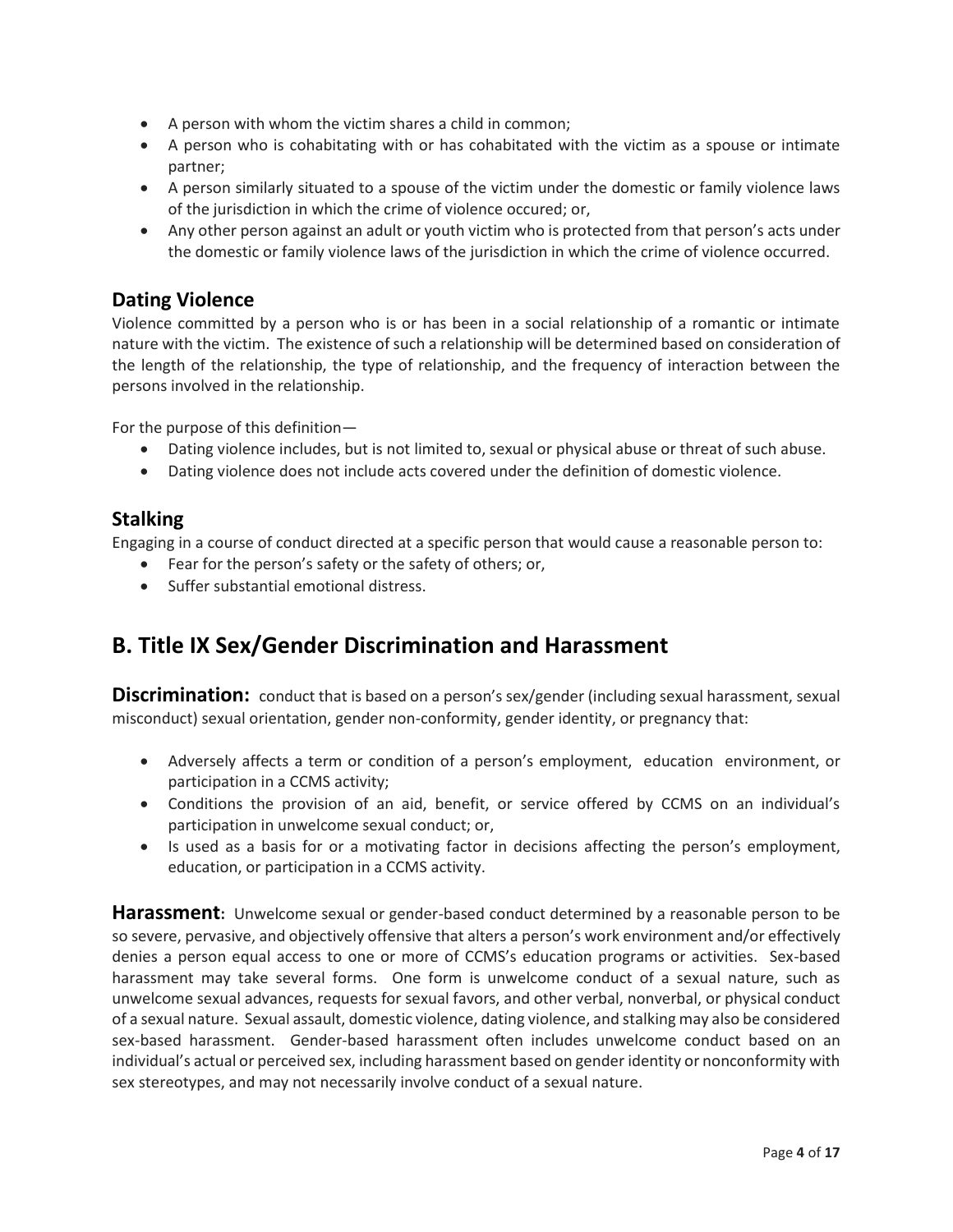Examples of discrimination or harassment include, but are not limited to:

- 1. Denying a person access to an educational program based on the person's sex, sexual orientation, gender identity, or pregnancy.
- 2. Denying salary increases and/or promotions on the basis of the person's sex, sexual orientation, gender identity, or pregnancy.
- 3. Preventing a person from using CCMS facilities or services on the basis of that person's sex, sexual orientation, gender identity, or pregnancy.
- 4. Instigating or perpetuating an environment that is unwelcome or hostile based on a person's sex, sexual orientation, gender identity, or pregnancy.
- 5. Subjecting a person to offensive and unwelcome conduct based on the person's sex, sexual orientation, gender identity, or pregnancy. Offensive and unwanted conduct can include offensive jokes, offensive pictures and digital images, slurs, epithets, threats, intimidation, stalking, and unwanted sexual conduct or contact (including rape, sexual assault, sexual battery, or non-consensual touching).
- 6. Basing decisions about employment or educational opportunities on a person's acceptance or rejection of a sexual advance, sexual imposition, or request for sexual favors.

The more severe the conduct the less need there is to show a repetitive series of incidents to demonstrate a hostile environment. In fact, a single severe incident may be sufficient to create a hostile environment.

## <span id="page-5-0"></span>**C. Retaliation**

Retaliation against any individual who makes a good-faith report or formal complaint of a violation of this Policy or against any individual who participates in CCMS's investigation or adjudication of any report or formal complaint is strictly prohibited. This means that any action taken against any person(s) who reports an incident, brings a complaint, pursues legal action, or participates in an investigation or is a witness in any investigation or proceeding under this Policy is strictly prohibited and will not be tolerated. Examples of retaliation include, but are not limited to, intimidation, threats, coercion, discrimination, and harassment. Students or employees who retaliate will face disciplinary action.

## <span id="page-5-1"></span>**IV. CONSENT**

Sexual conduct requires consent.

- Consent must be voluntary.
- It cannot be inferred from silence, passivity, or lack of active resistance alone.
- An individual cannot consent who is:
	- o substantially impaired by any drug or intoxicant;
	- o or who has been compelled by force, threat of force, or deception;
	- o who is unaware that the act is being committed;
	- $\circ$  whose ability to consent is impaired because of a mental or physical condition;
	- o or who is coerced by supervisory or disciplinary authority.
- Consent may be withdrawn at any time.
- Prior sexual activity or relationship does not, by itself, constitute consent.

CCMS uses this definition of consent in the Resolution Process below.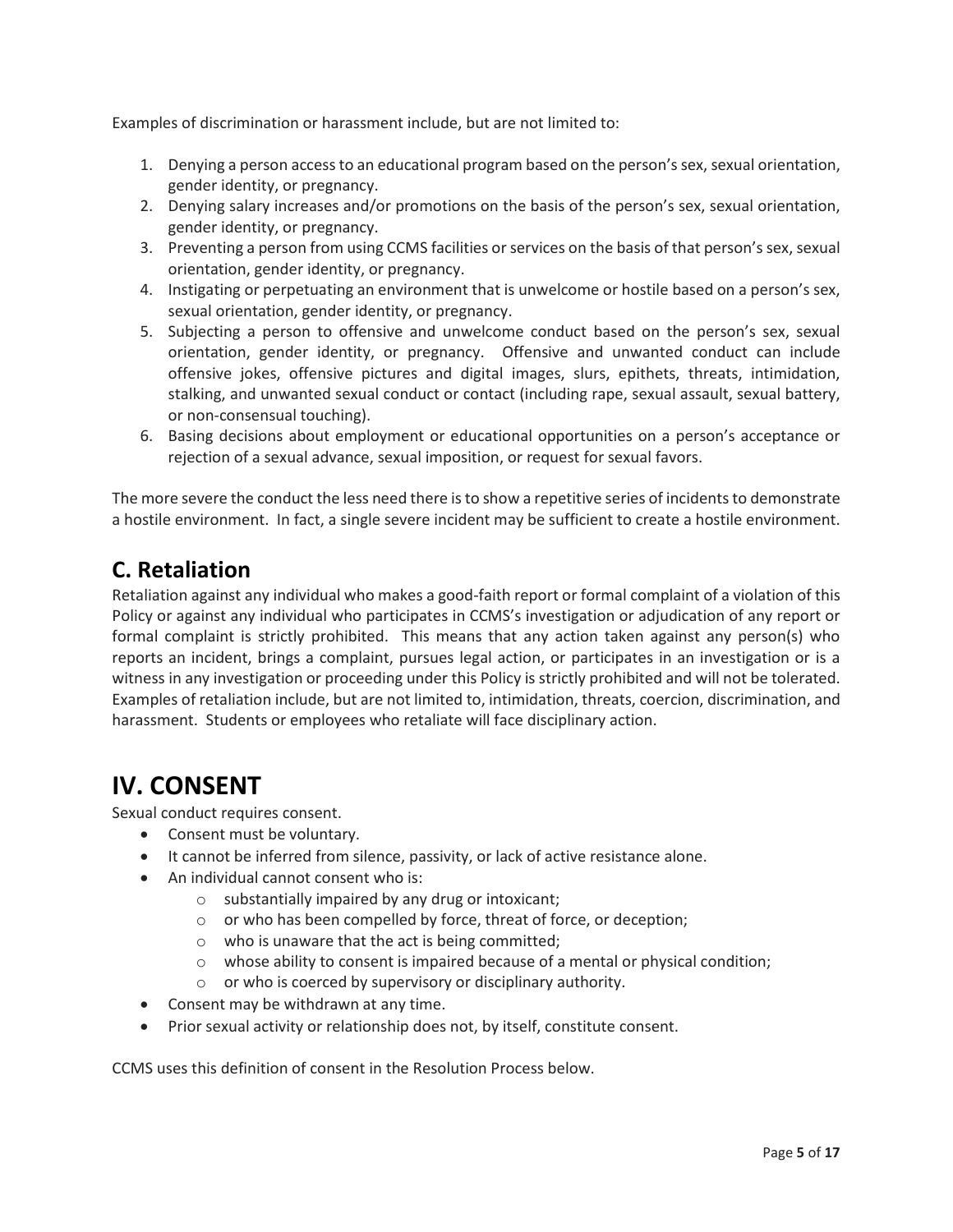## <span id="page-6-0"></span>**V. CONFIDENTIALITY & COMPLAINANT'S REQUEST NOT TO PROCEED**

Students may discuss an alleged violation of this Policy with a physician or nurse at a hospital or clinic, as well as in other off-campus reports that may be legally confidential (e.g., reports to counselor, clergy, or healthcare professionals).

Students should be aware, however, that all CCMS employees who become aware of a conduct that might fall under this Policy are expected to notify the Title IX Coordinator. CCMS will preserve confidentiality to the extent reasonably possible and allowed by law. There may be times when a reporting party requests confidentiality or no action. CCMS takes such requests seriously and will endeavor to preserve confidentiality to the extent possible and allowed by law; however, such requests may not be able to be honored when, in CCMS's judgment, doing so would jeopardize the safety of members of the CCMS community (including the Complainant).

Note that Ohio law and CCMS policy require those not in a legally protected role with knowledge of a felony to report it to law enforcement. Reporting to local police or other law enforcement does not require the individual to pursue criminal charges.

#### <span id="page-6-1"></span>**FERPA**

The Family Educational Rights and Privacy Act (FERPA) protects students' educational records. FERPA prohibits CCMS from releasing these records to persons outside the institution without the student's consent except in response to a lawful subpoena or as otherwise required by law. However, if the studentoffender is found to have committed a Sexual Assault or Interpersonal Offense, CCMS may release the following information to anyone:

- Name of the student-offender (but not the identity of the victim);
- The violation; and,
- <span id="page-6-2"></span>• Sanctions imposed as a result of the disciplinary proceedings.

## **VI. CRIME ALERTS/EMERGENCY NOTIFICATION**

If a report of Sexual Misconduct reveals there is an immediate threat to the health or safety of students or employees on campus or that an on-going serious or continuing threat to the campus community exists, an Emergency Notification or a Campus Crime Alert will be issued. The purpose of a Campus Crime Alert is to enable persons to protect themselves, heighten safety awareness, and seek information that will lead to an arrest and conviction of the perpetrator. **The reporting/complaining party's name and other personally identifying information will NOT be included in any Emergency Notification or Crime Alert.**

For more information on the Clery Act, Campus Crime Alerts, and Emergency Notifications, go to Emergency Notification and Response Policy, which can be found here: <https://www.ccms.edu/about/safety/emergency-prep/>

Reports of sexual assault, domestic violence, dating violence, and stalking are included in the Annual Campus Security Report/Crime Statistics at: <https://www.ccms.edu/about/safety/clery-act/>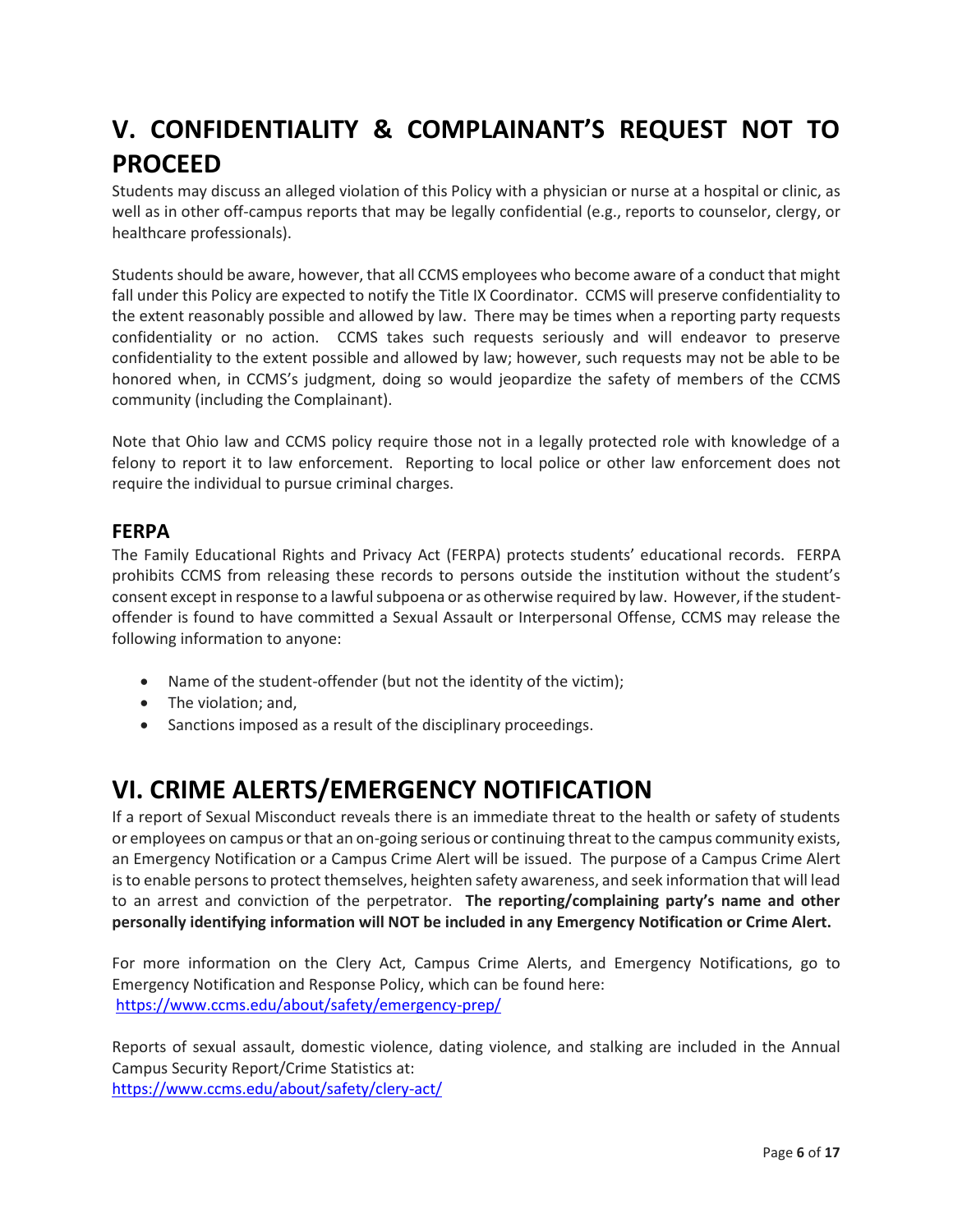## <span id="page-7-0"></span>**VII. MAKING A REPORT, FILING A FORMAL COMPLAINT, AND COMPLAINT RESOLUTION**

This provision details the processes related to making a report, filing a formal complaint, investigation, a hearing, and an appeal.

Where appropriate, the alleged victim is referred to herein as the "Complainant." Where appropriate, the individual alleged/accused to have committed a violation of this policy is referred to herein as the "Respondent." Both the Complainant and Respondent will be treated equitably, fairly, and with respect throughout the process.

## <span id="page-7-1"></span>**A. Limited Amnesty**

While CCMS does not condone underage drinking or violation of other CCMS policies, it considers reporting violations of this policy to be of paramount importance. To encourage reporting and adjudication of violations of this policy, CCMS extends limited amnesty to students who make a report or file a formal complaint of an alleged violation of this policy. CCMS will generally not seek to hold the reporting/complaining individual responsible for a violation of the law (*e.g.*, underage drinking) or the Code of Student Conduct that occurs contemporaneous with or in close proximity to immediately surrounding the alleged Policy violation provided that the individual participates in good faith with the investigation and resolution process.

## <span id="page-7-2"></span>**B. Making a Report**

Individuals are encouraged to report a violation of this policy to the Title IX Coordinator. Reports can be made by the alleged victim, a witness, or another third party. A report may be made in person, by email [\(titleix@ccms.edu\)](mailto:titleix@ccms.edu), by phone (513-618-1933), by mail (645 W. North Bend Road, Cincinnati, Ohio 45224), through the main telephone number (513-761-2020), or by the online form [\(https://www.ccms.edu/forms/report-an-incident/\)](https://www.ccms.edu/forms/report-an-incident/). Because the nature of alleged violations of this policy may implicate general safety concerns, copies of reports submitted via this online form will also be sent to the CCMS Safety Officer.

#### **If the report is made to another CCMS employee, that employee must report it to the Title IX Coordinator by one of the channels noted above.**

If the incident includes a sexual assault, interpersonal offense, or stalking, the alleged victim is also encouraged promptly to report the incident to the police. Springfield Township Police can be reached directly at 911 or 513-729-1300 (non-emergency). Upon request, police will assist victims/survivors in obtaining protection or restraining orders.

*Note: If a person is dealing with a stalker or domestic/dating violence situation, it is important to take precautions when accessing any kind of support. Sometimes stalkers and/or abusers may access phone or computer records. When possible, people in these situations may want to use public computers or phones to seek out information. It is also good to safeguard your information by frequently changing passwords to random, unpredictable ones. It may also help to think about steps that can be taken to keep information away from individuals (e.g., keeping things with a friend or getting mail at a different address).*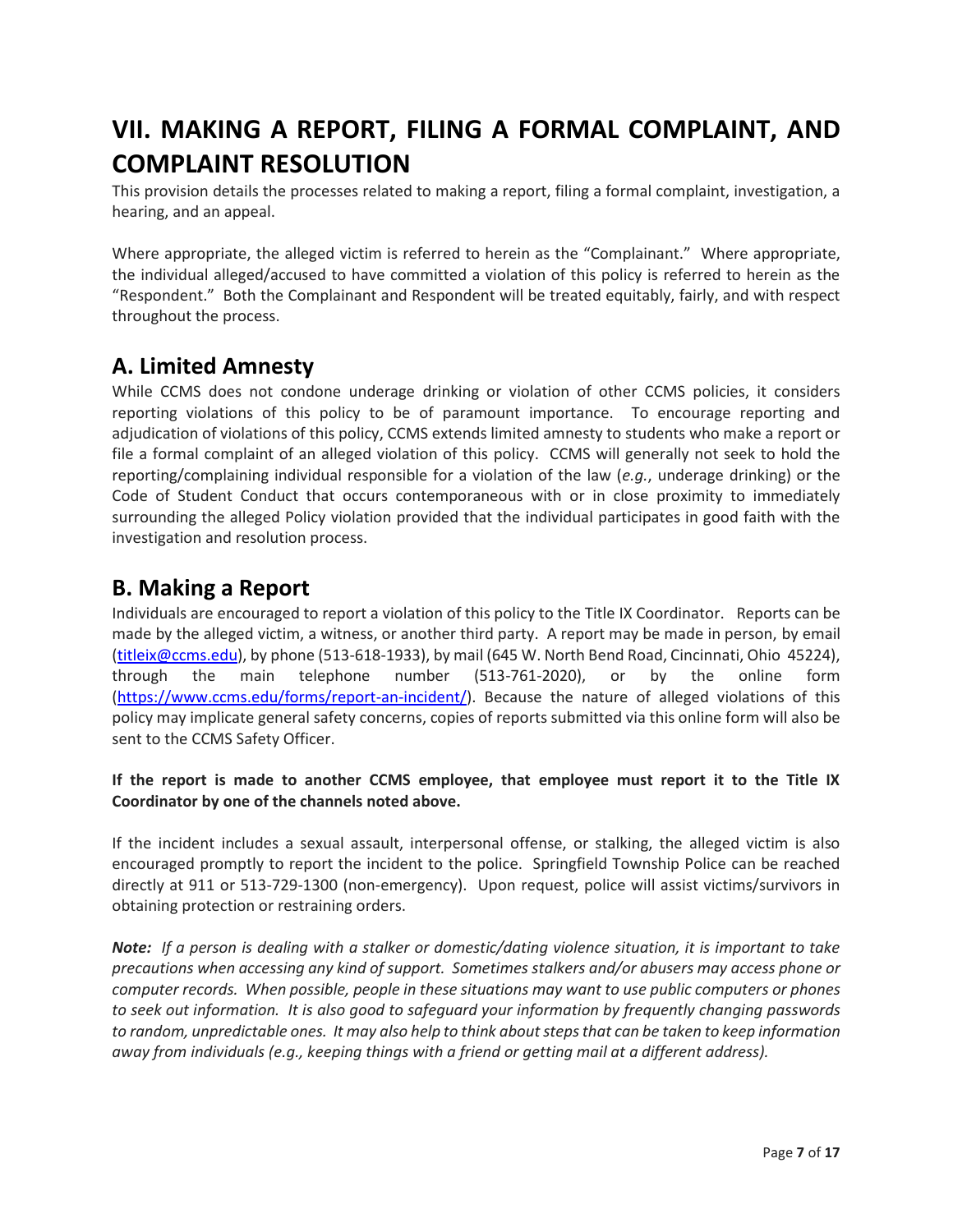Upon receiving a report, the Title IX Coordinator will promptly reach out to the alleged victim to discuss the availability of supportive measures (including that they are available with or without the filing of a formal complaint) and explain to the alleged victim the process for filing a formal complaint.

Making a report is different from filing a formal complaint. Making a report will not, by itself, trigger the full complaint resolution process. Only the filing of a formal complaint will trigger the full complaint resolution process. And only after an adjudication of responsibility (or after an agreed resolution has been reached) will CCMS take disciplinary action against a Respondent.

## <span id="page-8-0"></span>**C. Supportive Measures**

As appropriate, the Title IX Coordinator will provide supportive measures to the Complainant and the Respondent. Supportive measures include non-disciplinary, non-punitive individualized services offered as appropriate, as reasonably available, and without fee or charge to the Complainant or the Respondent before or after the filing of a formal complaint or where no formal complaint has been filed. Such measures are designed to restore or preserve equal access to CCMS's education program or activity without unreasonably burdening the other party, including measures designed to protect the safety of all parties or CCMS's educational environment, or deter conduct in violation of this policy.

Supportive measures may include but are not limited to:

- counseling,
- extensions of deadlines or other course-related adjustments,
- modifications of work or class schedules,
- campus escort services,
- mutual restrictions on contact between the parties,
- changes in work or housing locations,
- leaves of absence,
- increased security and monitoring of certain areas of the campus,
- other similar measures.

CCMS will maintain as confidential any supportive measures provided to the Complainant or Respondent, to the extent that maintaining that confidentiality would not impair the ability of CCMS to provide the supportive measures.

## <span id="page-8-1"></span>**D. Emergency Removal and Administrative Leave**

If, after conducting an individualized safety and risk analysis, CCMS determines that an immediate threat to the physical health or safety of any student or other individual arises from the reporting/complaining party's allegations, CCMS may immediately remove the Respondent from all of CCMS's education programs and activities.

In such a case, CCMS will promptly provide the Respondent with notice and an opportunity to challenge the removal. The Respondent's challenge must be submitted to the Appeal's Officer, which is the President unless there is a conflict of interest, which would cause it to go to the Chair of the Board of Trustees or his/her designee.

If the Respondent is a non-student employee, CCMS retains complete authority to place the Respondent on administrative leave for the pendency of the complaint resolution process.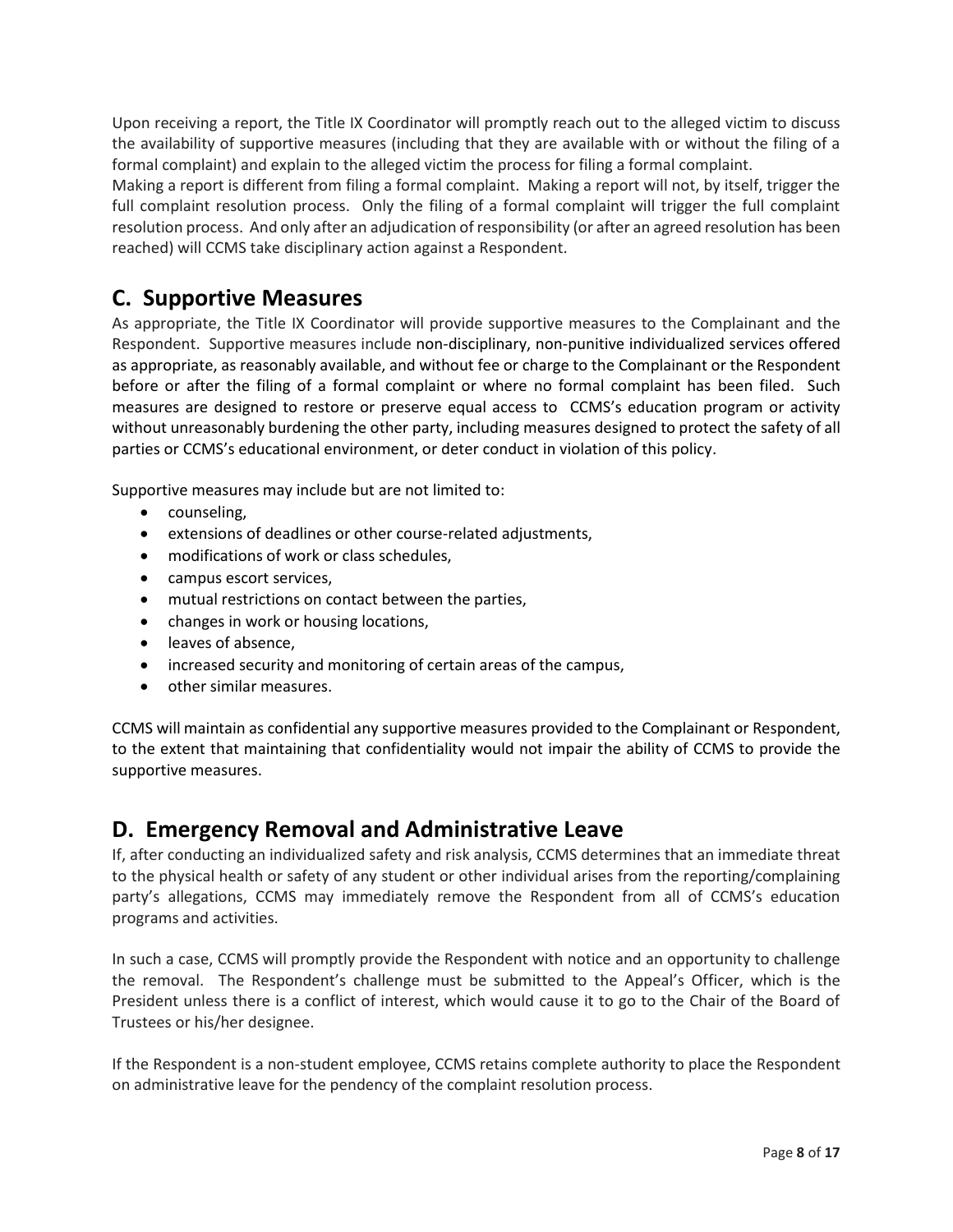## <span id="page-9-0"></span>**E. Filing a Formal Complaint**

To proceed with seeking an adjudication of a violation of this Policy, the Complainant or (in certain limited circumstances) the Title IX Coordinator must file a formal complaint.

A formal complaint is a document that is written and signed by the Complainant (physically, digitally, or by some other means that sufficiently identifies the author).A Complainant may file a formal complaint with the Title IX Coordinator in person, by mail, or by email.

If an alleged victim declines to file a formal complaint, a Title IX Coordinator may also file a formal complaint when the Title IX Coordinator determines that an investigation is necessary to ensure a safe, equitable, and non-hostile work and educational environment. A Title IX Coordinator's formal complaint must also be written and signed. When a Title IX Coordinator signs a formal complaint, the Title IX Coordinator does not then become a Complainant or otherwise a party to the resolution process.

## <span id="page-9-1"></span>**F. Rights of the Complainant and Respondent**

Complainants and Respondents will be treated equitably, fairly, and with respect before, during, and after the investigation and resolution

#### **Both parties**

- Upon receipt of any formal complaint, the Title IX Coordinator will provide both parties with a notice of allegations. At a minimum, the notice of allegations will contain a copy of the formal complaint; a copy of this Policy with a specific directive to review this entire section relating to formal complaints and complaint resolution; and a reminder that knowingly or maliciously making a false statement or allegation will be separately viewed as a serious disciplinary offense, but that such a finding will not be made solely on the determination regarding responsibility. And if in the course of an investigation, CCMS decides to investigate allegations that are not included in the original notice, CCMS will provide an additional or updated notice identifying the additional allegations.
- The parties have a right to have an advisor present with them throughout all stages of these processes. The party's advisor may be an attorney. If a party cannot afford to retain his/her own advisor, CCMS will provide an advisor for that party.
- Complainants and Respondents, as well as their advisors, are entitled to and will be provided an opportunity to inspect and review the same information and evidence. This includes any information, evidence, or allegation learned as a result of the Title IX Coordinator's investigation into the formal complaint.
- Both parties will be provided written notice of the date, time, location, participants, and purpose of all hearings, investigative interviews, or other meetings, with sufficient time for the party to prepare to participate.

#### **Respondent**

- A Respondent has a right to know the name of the Complainant and information regarding the nature of the allegations to respond to the complaint.
- Before any investigation begins, the Respondent will be provided 14 days to prepare and submit a written response to the formal complaint. Any such written response will be submitted to the Title IX Coordinator.
- Respondents are entitled to a presumption of non-responsibility throughout the process unless they are adjudicated through this Complaint Resolution process as responsible for a violation of this policy.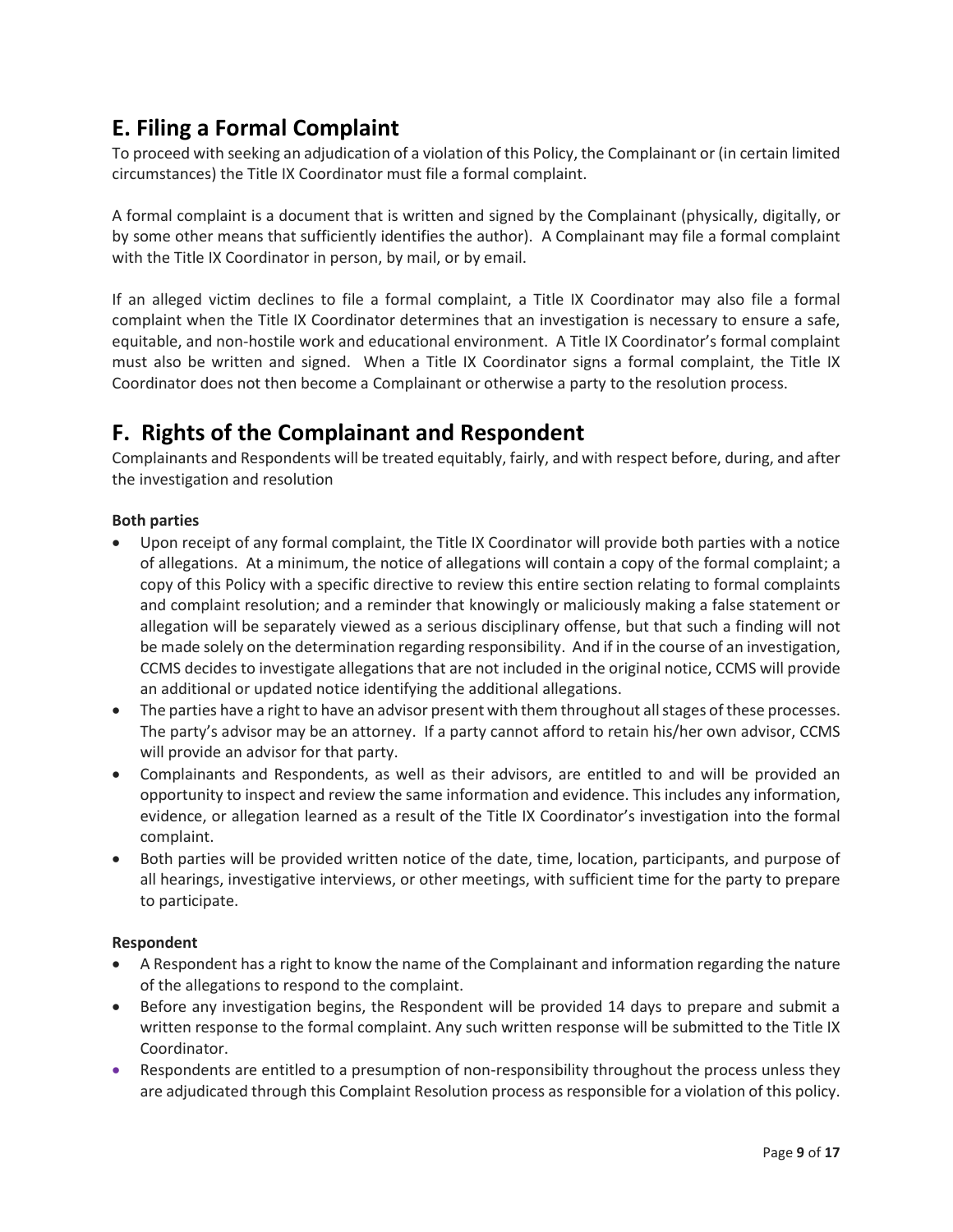## <span id="page-10-0"></span>**G. Investigation of a Formal Complaint**

After a formal complaint is received and the parties are notified, the Title IX Coordinator will promptly send the formal complaint and a response from the Respondent to a trained Investigator to investigate the allegations in the formal complaint.

At all times, CCMS will have the burden of proof and the burden of gathering evidence. However, CCMS's ability to obtain relevant information and evidence will turn on the willingness of the parties and/or witnesses to engage in the investigatory process. And access to medical records or other sensitive or confidential documents can often only be obtained with the person's voluntary, written consent.

Throughout the investigation, each party will have an equal opportunity to present witnesses, including fact and expert witnesses, and other inculpatory and exculpatory evidence.

No party will be restricted in his/her ability to discuss the allegations under investigation or to gather and present relevant evidence.

As mentioned above, Complainants and Respondents, as well as their advisors, are entitled to and will be provided an opportunity to inspect and review the same information and evidence. This includes evidence that CCMS does not intend to rely on in determining responsibility as well as any inculpatory or exculpatory evidence whether obtained from a party or other source.

The parties will be given a meaningful opportunity to respond to any evidence gathered prior to conclusion of the investigation. Prior to completion of the written investigation report, the Investigator will send all evidence gathered to the parties and their advisors in either electronic or hard copy format. The parties will have 10 days to submit any written response, which the Investigator will consider prior to completion of the written investigation report.

If, after the investigation concludes, the Investigator determines that the conduct alleged in the formal complaint, even if proved, would not constitute a violation of this policy, did not occur within CCMS's education programs or activities, or did not occur in the United States, the formal complaint will be dismissed. The Title IX Coordinator will promptly send written notice of the dismissal and reason(s) therefor simultaneously to the parties. Such a dismissal may be appealed (see below).

If dismissal is not warranted, the Investigator will prepare a written investigative report, summarizing the relevant evidence. The Investigator will send a copy of the written investigatory report to the Title IX Coordinator. At that time, the Title IX Coordinator will begin the process of scheduling a Hearing. At least 10 days prior to a Hearing, the investigative report will be sent to the parties and their advisors in either electronic format or hard copy for their review and written response.

The Investigator will strive to complete the investigation, including a determination regarding dismissal or completion of the written investigative report within 28 days after being assigned the investigation.

## <span id="page-10-1"></span>**H. Agreed Resolution or Hearing**

**Agreed Resolution**—While the presumptive next step following a written investigative report is a Hearing, the Complainant and Respondent can mutually try to reach an agreed resolution before scheduling a Hearing. The Agreed Resolution process is entirely voluntary. All parties must provide written consent to engage in the Agreed Resolution process before it will begin. And an agreed resolution is only reached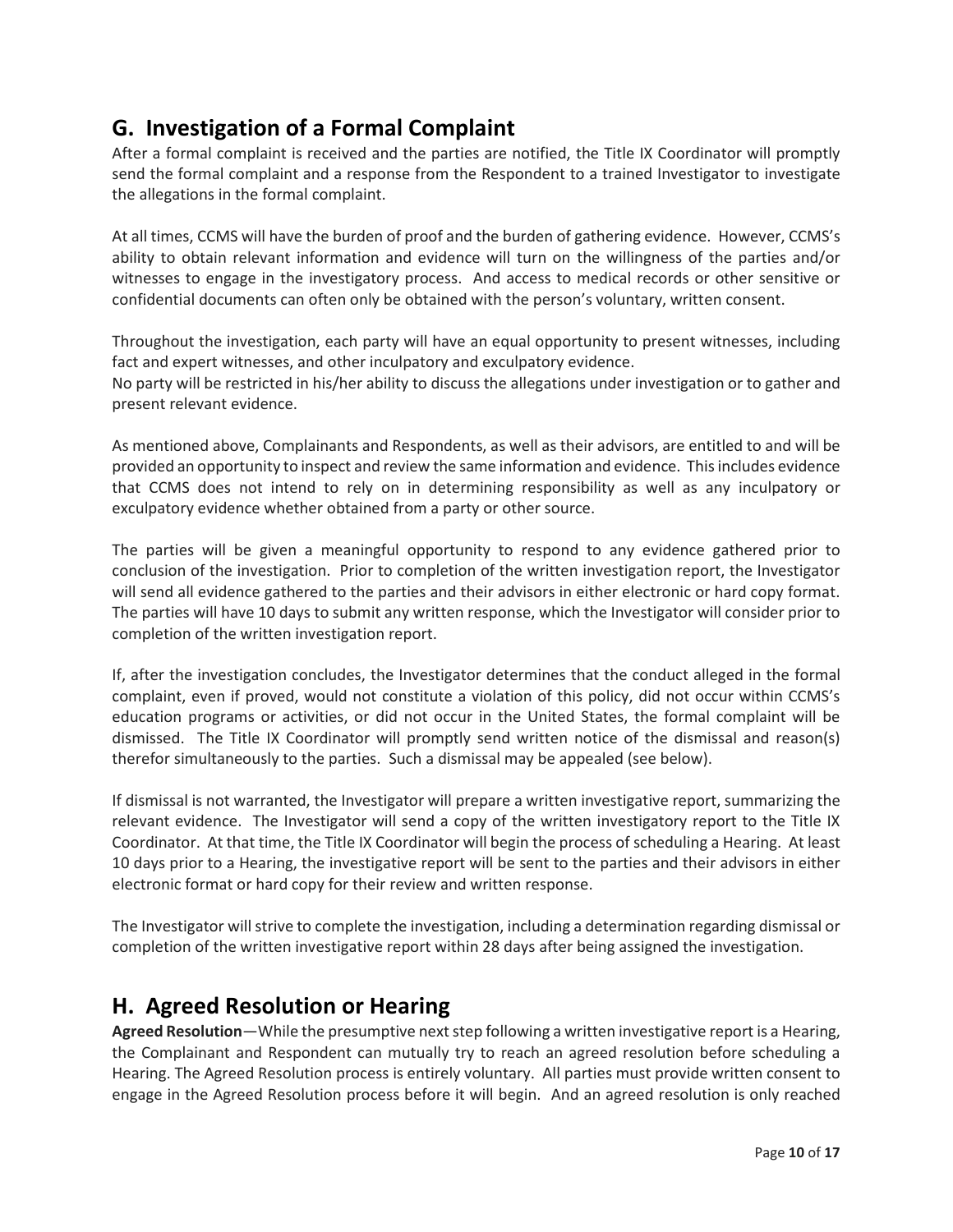where it is written and signed by the Complainant, the Respondent, the Title IX Coordinator, and the President.

Once an agreed resolution is reached, the parties may not resume the formal complaint process so long as the formal complaint arises from the same allegations subject to the agreed resolution. However, if the parties attempt an agreed resolution, any party has the right to withdraw from the agreed resolution process and resume the formal complaint process. Offers of agreed resolution that are exchanged (and statements made within those offers) during the agreed resolution process may not be used during the formal complaint process if that process restarts after a failed or cancelled agreed resolution process.

The Agreed Resolution process is not available where the formal complaint alleges that an employee has engaged in Sexual Misconduct toward a student.

**Hearing Panel -** If an agreed resolution process fails or is not mutually elected, the process will proceed to a Hearing. All Hearings will be live and held before a trained administrative Hearing Panel (typically two faculty and one staff member). The Hearings are designed to provide an equitable, prompt, fair, and impartial resolution of the formal complaint.

The Title IX Coordinator will assess the panelists for a potential conflict of interest, bias, or prejudice. And if the Complainant and/or Respondent believes that any of the panelists poses a potential conflict of interest, bias, or prejudice, he or she may submit a written challenge at least 7 days before the hearing to the Title IX Coordinator. The Title IX Coordinator will determine whether there is a conflict of interest, bias, or prejudice and whether to replace the panelist. Postponement of a hearing may occur if the replacement panelist cannot be immediately identified.

**Hearing Procedure**—The Hearing Panel has general authority over the conduct of the hearing, including time limits and written materials, so long as the Complainant and Respondent are afforded the same opportunities. The general course of procedure will be as follows:

- Introduction by Panel
- Respondent's Statement Accepting or Denying Responsibility
- Complainant's Opening Statement (in writing or oral)
- Respondent's Opening Statement (in writing or oral)
- Relevant questions and follow-up questions from the Panel to the Parties and Witnesses
- Relevant questions and follow-up questions from the Party's Advisor to the Other Party and Witnesses
- Closing Comments from Complainant
- Closing Comments from the Respondent

**Evidence**—All evidence gathered during the investigation will be made available to the parties for potential use during the hearing. The Hearing Panel will objectively evaluate all relevant evidence – including both inculpatory and exculpatory evidence. Any credibility determinations made by the Hearing Panel will not be based on a person's status as a Complainant, Respondent, or witness.

Cross-examination at the live hearing will be conducted directly, orally, and in real time by the party's advisor of choice and not by the party personally. If a party or a witness does not submit to crossexamination at the live hearing, the Hearing Panel will not rely on any statement of that party or witness in reaching its decision. However, the Hearing Panel will not draw an inference about the determination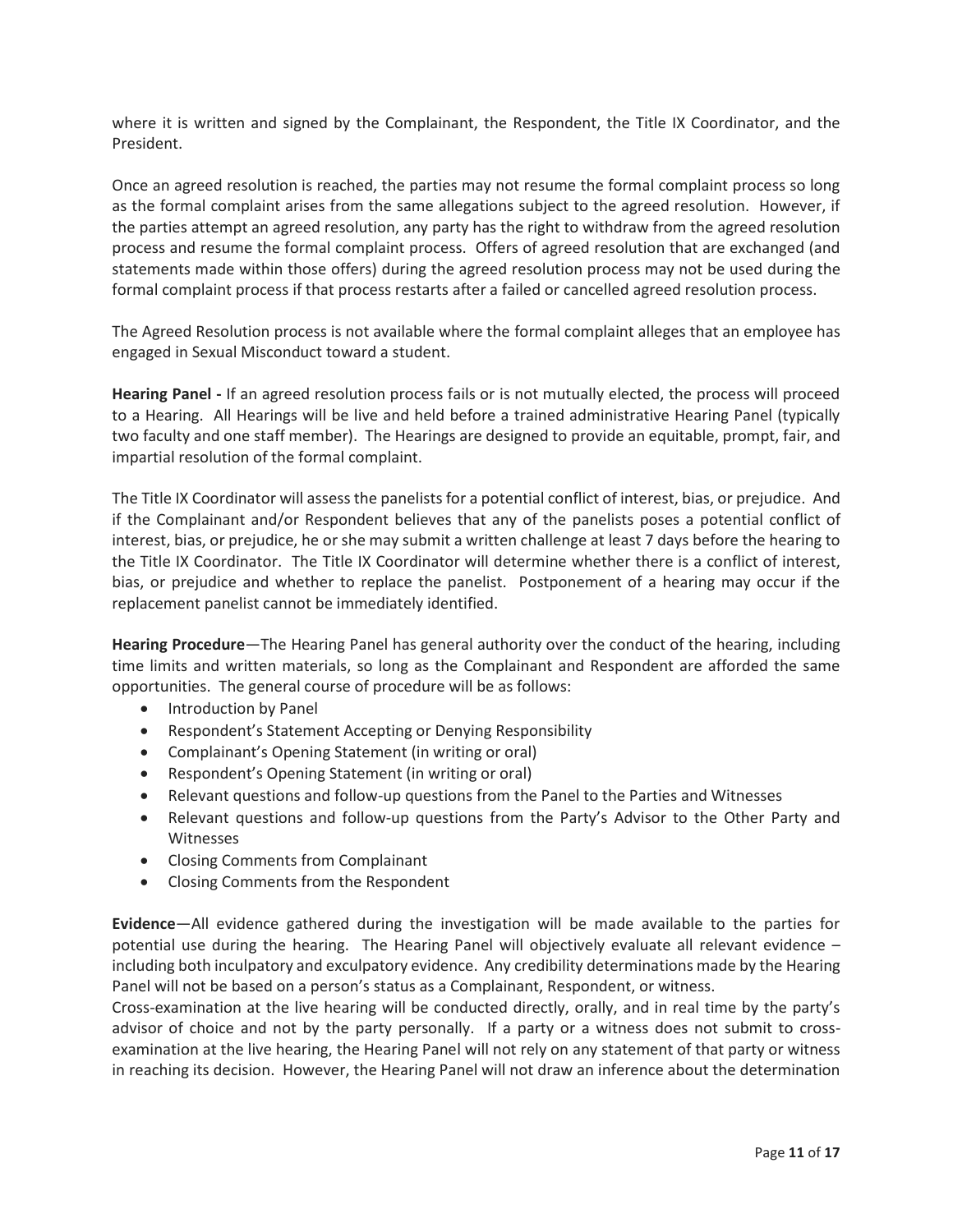of responsibility based solely on a party's or witness's absence from a live hearing or refusal to answer cross-examination or other questions.

The Hearing Panel will not require, allow, rely on, or otherwise use questions or evidence that constitute, or seek disclosure of, information protected under a legally recognized privilege, unless the person holding such privilege has waived the privilege.

**Relevance**—Only relevant questions, information, and evidence are permitted. The Hearing Panel determines whether questions to be asked and information and evidence presented are relevant to the issue(s) or fact(s) presented. For example, before a party or witness answers a cross-examination question, the Hearing Panel will determine whether the question is relevant and explain any decision to exclude a question as not relevant.

Further, a Complainant's prior sexual behavior is typically not relevant and will be considered only as evidence if to prove that someone other than the Respondent committed the alleged acts, or if offered to prove consent.

**Request for Separate Rooms**—CCMS will accommodate concerns for personal safety, well-being, and/ or confrontation among the Complainant, the Respondent(s) and other witnesses by using physical or technological means that still enables the Hearing Panel and the parties simultaneously to see and hear the party or the witness answering questions.

**Standard of Review**—The standard of review used to determine responsibility on campus is a "preponderance" standard. This determination is based on the greater weight of the evidence and does not require proof beyond a reasonable doubt.

**Decision**—The Hearing Panel's written decision will be delivered simultaneously within 14 days of the Hearing. The decision will include identification of the allegations potentially constituting a policy violation; a description of the procedural steps taken from receipt of the formal complaint through the hearing; findings of fact and conclusions applying the policy to those facts; the rationale for the finding related to each allegation; any disciplinary sanctions on the Respondent, any remedies designed to restore or preserve equal access to CCMS's education programs and activities to the Complainant; and the permissible bases for appeal.

**Disciplinary Sanctions**—Sanctions for a finding of responsibility include, but are not limited to, expulsion, suspension, probation, counseling, and/or other educational sanctions. Factors pertinent to the determination of sanctions include, but are not limited to, the nature of the conduct at issue, prior disciplinary history of the Respondent (shared with Panel only if there is a finding of responsibility by the Panel), previous CCMS responses to similar conduct, and CCMS's interests (e.g., providing a safe environment).

**Recording—**CCMS will record the live hearing through audio recording, audiovisual recording, or transcript, and make it available to the parties for inspection and review.

## <span id="page-12-0"></span>**I. Appeal**

Both the Complainant and Respondent have the right to appeal a pre-Hearing dismissal and/or the Hearing Panel's decision within 10 days of the written decision. Appeals must be submitted in writing and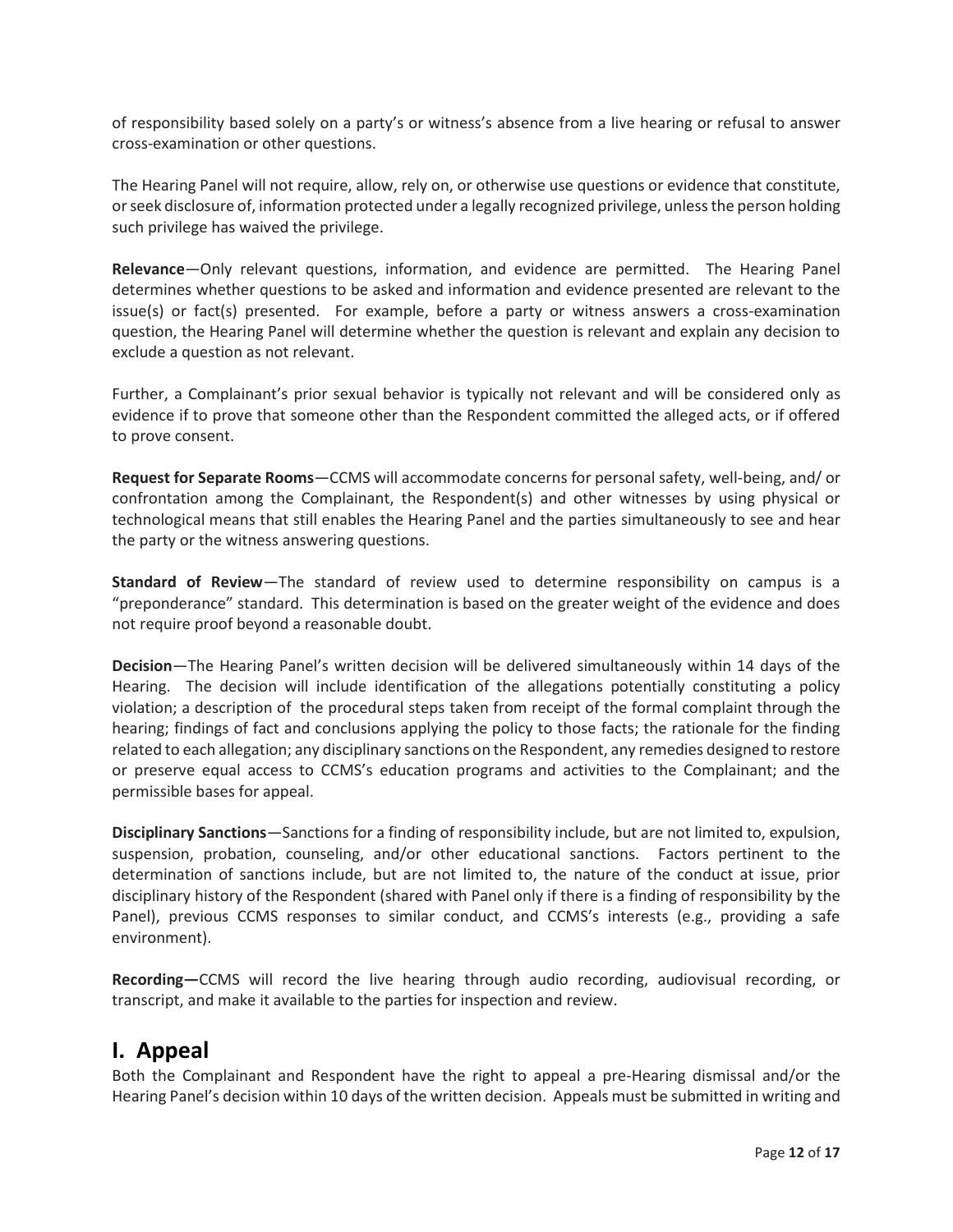are limited to five pages (12-point font, 1-inch margins, double-spaced). The three grounds of appeal are: (1) new evidence that was not reasonably available at the time the determination was made and that could affect the outcome of the matter; (2) procedural irregularity that affected the outcome of the matter; and (3) the Title IX Coordinator, the Investigator, and/or the Hearing Panel had a conflict of interest or bias for or against Complainants or Respondents generally or the individual Complainant or Respondent that affected the outcome of the matter. Disciplinary sanctions will be stayed pending the outcome of the appeal.

The appeal statement must note the ground for appeal. An appeal is not a re-hearing of the case. The appeal is directed to the Appeal's Officer, which is the President unless there is a conflict of interest, which would cause it to go to the Chair of the Board of Trustees or his/her designee.

If the reason for appeal is substantiated, the Appeal's Officer will review the Investigator's file (if an appeal from a pre-Hearing dismissal), the Hearing Panel record, the appellant's written statement, and any response to that statement from the other party (five pages, 12-point font, 1-inch margins, doublespaced, and due within 7 days after the request by the Appeal's Officer).

The Appeal's Officer has the discretion, but no obligation, to conduct a meeting. The Appeal's Officer will issue a decision in writing. The Appeal's Officer can affirm in whole or in part (including on other grounds), or reverse in whole or in part and remand.

## <span id="page-13-0"></span>**J. Timelines**

The timelines listed throughout the above procedure may be extended for good cause with written notice to the parties of the delay or extension and the reasons for the action. Good cause may include, but is not limited to, the absence of a party, a party's advisor, or a witness, concurrent law enforcement activity, or the need for language assistance or accommodation of disabilities.

## <span id="page-13-1"></span>**K. Training**

Where applicable, the Title IX Coordinator, investigators, decision-makers, and any person who facilitates an informal resolution process will receive training on the definitions in this Policy; the scope this Policy; how to conduct an investigation and grievance process including hearings, appeals, and informal resolution processes; how to serve impartially, including by avoiding prejudgment of the facts at issue; conflicts of interest and bias; technology used at a live hearing; issues of relevance of questions and evidence, including when questions and evidence about when sexual predisposition or prior sexual behavior are not relevant; and on issues of relevance to create an investigative report that fairly summarizes relevant evidence.

Any materials used to train the Title IX Coordinator, investigators, decision-makers, and any person who facilitates an informal resolution process, will not rely on sex stereotypes and will promote impartial investigations and adjudications of formal complaints. All training materials are available on CCMS's website.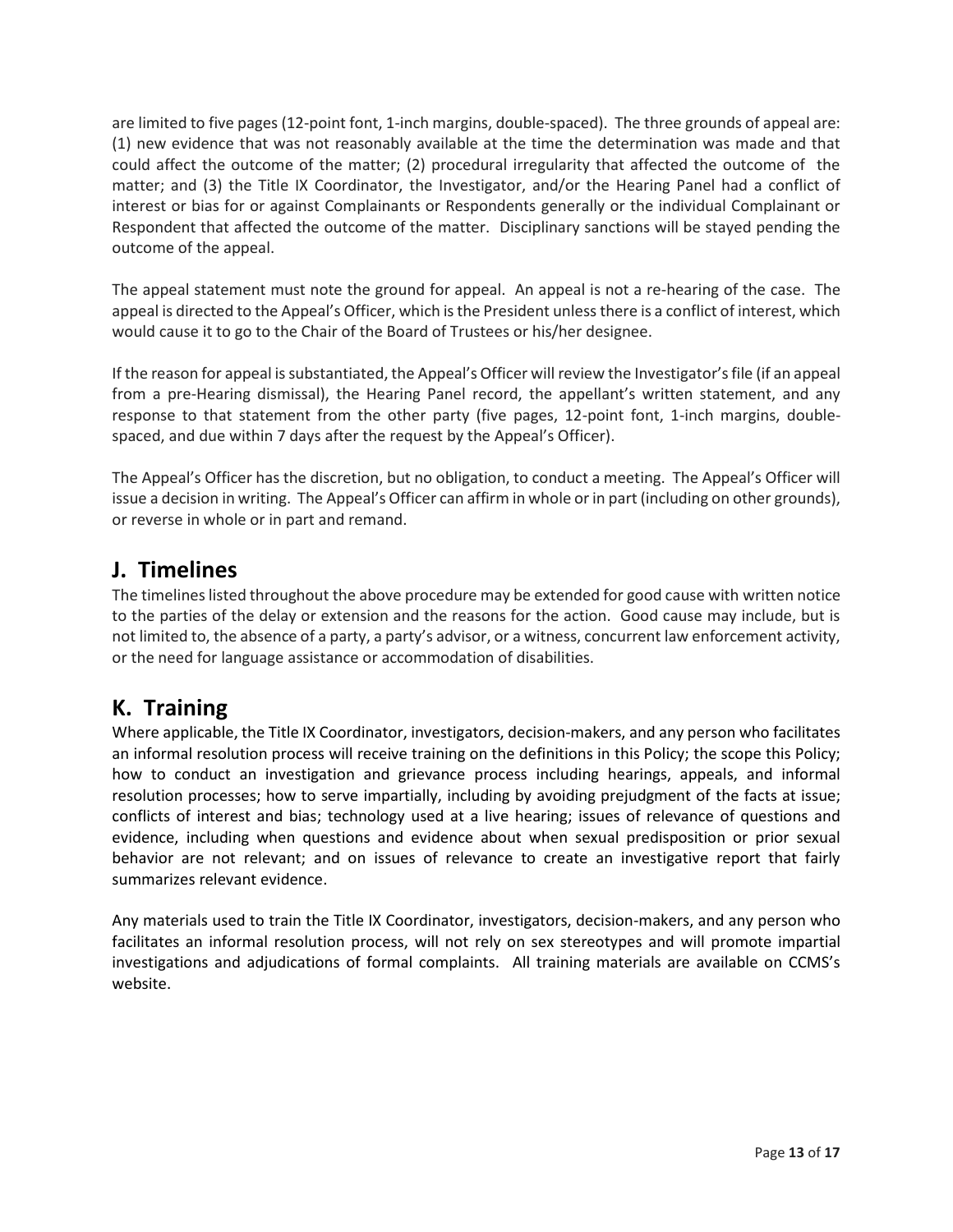## <span id="page-14-0"></span>**VIII. RESOURCES AND SUPPORT SERVICES**

### <span id="page-14-1"></span>**A. Medical and Counseling Resources**

CCMS provides many resources and support services to any student who has been the victim of Sexual Misconduct. Students are encouraged to seek support and obtain medical attention.

#### **1. Medical Treatment**

A person who has been the victim of an offense is urged to seek appropriate medical evaluation immediately, ideally within 96 hours of the incident.

For life-threatening conditions, call 911 or go to the nearest hospital emergency department.

#### **2. Medical—Legal Evidence Collection**

A person who has experienced Sexual Misconduct is encouraged to request the collection of medical/legal evidence. Prompt collection of physical evidence is essential should a person later decide to pursue criminal prosecution and/or a civil action. Prompt medical care and documentation of any injuries is also essential to the collection of evidence. A medical exam can be administered at local hospitals.

Collection of evidence may involve interaction with police and a police report. The sooner the Sexual Misconduct is reported, the more likely evidence will still be present. "Date rape" drugs, including rohypnol and GHB, may still be present in the victim/survivor's system and should be tested for if the victim/survivor believes they may have been drugged. To help preserve evidence, the victim/survivor is encouraged to put any soiled clothes in a paper (not plastic) bag, and to refrain from the following:

- Bathing or douching
- Washing hands or face
- Urinating
- Drinking any liquids
- Smoking, eating, or brushing teeth (including mouthwash and flossing)

Even if an individual is uncertain about whether he/she wants to report what has occurred, he/she can still have evidence collected. In cases of sexual assault or severe injuries, the police will be called to the hospital. The victim can decide whether to speak with the police at that time to report officially what has happened.

While evidence may be collected anonymously (*i.e.*, without the victim's name attached to it) and/or when there is no report made to police, these cases are handled differently. A discussion about the merit of collecting evidence "anonymously" and in instances where the victim does not want to report should be discussed with medical personnel and/or an advocate.

Questions about evidence collection can be directed to the Title IX Coordinator.

A person who has experienced stalking should retain all communications from his/her stalker including email, voice-mail, and text-messages.

#### **3. Confidential Counseling Resources**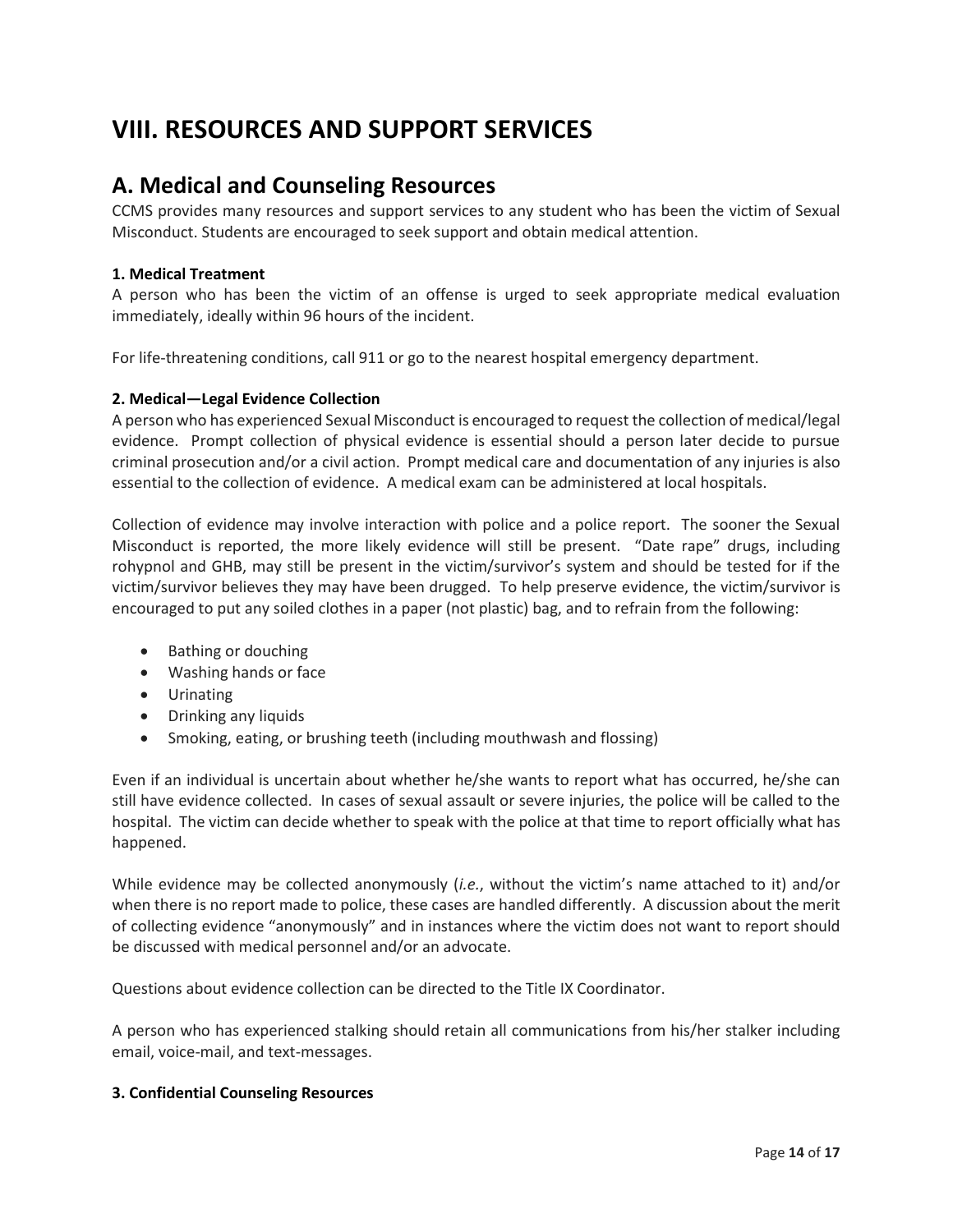Counselors at many agencies can help a person decide what steps to take, such as seeking medical attention, preserving evidence, obtaining counseling, and reporting to authorities. Information, support, and advice are available for anyone who wishes to discuss issues related to Sexual or Interpersonal Offenses, whether a Sexual or Interpersonal Offense has occurred, whether the person seeking information has been a victim/survivor of a Sexual or Interpersonal Offense, has been accused of a Sexual or Interpersonal Offense, is a witness, or is another affected person.

The Rape Crisis and Abuse Center maintains a 24-hour rape crisis helpline at 513-872-9259/1-888-872 9259. The website is located at [http://www.womenhelpingwomen.org/.](http://www.womenhelpingwomen.org/)

## <span id="page-15-0"></span>**B. Immigrants or International Student Visa Information**

There are certain legal protections available to immigrants or international students in the form of Visas, particularly the U visa and the T visa. The U visa provides temporary legal status and work eligibility for victim/survivors of certain crimes (including domestic violence, sexual assault, human trafficking, involuntary servitude, and other offenses). The T visa provides victim/survivors of human trafficking and immediate family members with temporary legal status and work eligibility. These visas can be applied for when agreeing to assist law enforcement, unless an individual meets one of the exceptions. Additional information is available through the U.S. Department of Homeland Security U.S. Citizenship and Immigration Services: [www.uscis.gov.](http://www.uscis.gov/)

## <span id="page-15-1"></span>**C. Legal Assistance and/or Title IX Inquiries**

Legal Aid Society of Greater Cincinnati Ohio, 513-241-9400 provides legal services to those struggling to recover from domestic violence, sexual assault, and stalking. Legal services include restraining orders, child support, custody, divorce, and visitation restrictions.

In addition to CCMS disciplinary action, a person who engages in a Title IX violation may be the subject of criminal prosecution and/or civil litigation. A police report must be made for criminal prosecution to be considered by the local prosecuting attorney. The chances of successful prosecution are greater if the report is timely and is supported by the collection of medical and/or legal evidence.

In addition to the Title IX Coordinator, a party may also contact the United States Department of Education Office for Civil Rights with inquiries related to Title IX.

Complaints of a Title IX violation may also be filed with the United States Department of Education Office for Civil Rights or by consulting an attorney at the person's own expense. See: [http://www2.ed.gov/about/offices/list/ocr/docs/howto.html.](http://www2.ed.gov/about/offices/list/ocr/docs/howto.html)

## <span id="page-15-2"></span>**D. Protection Orders**

Parties may consider obtaining a court-issued restraining order or other lawful order of protection.

After a protection order is issued, the protected party should provide a copy of the court order to the College President and Springfield Township Police. Any violation of the court order should be promptly reported to the police.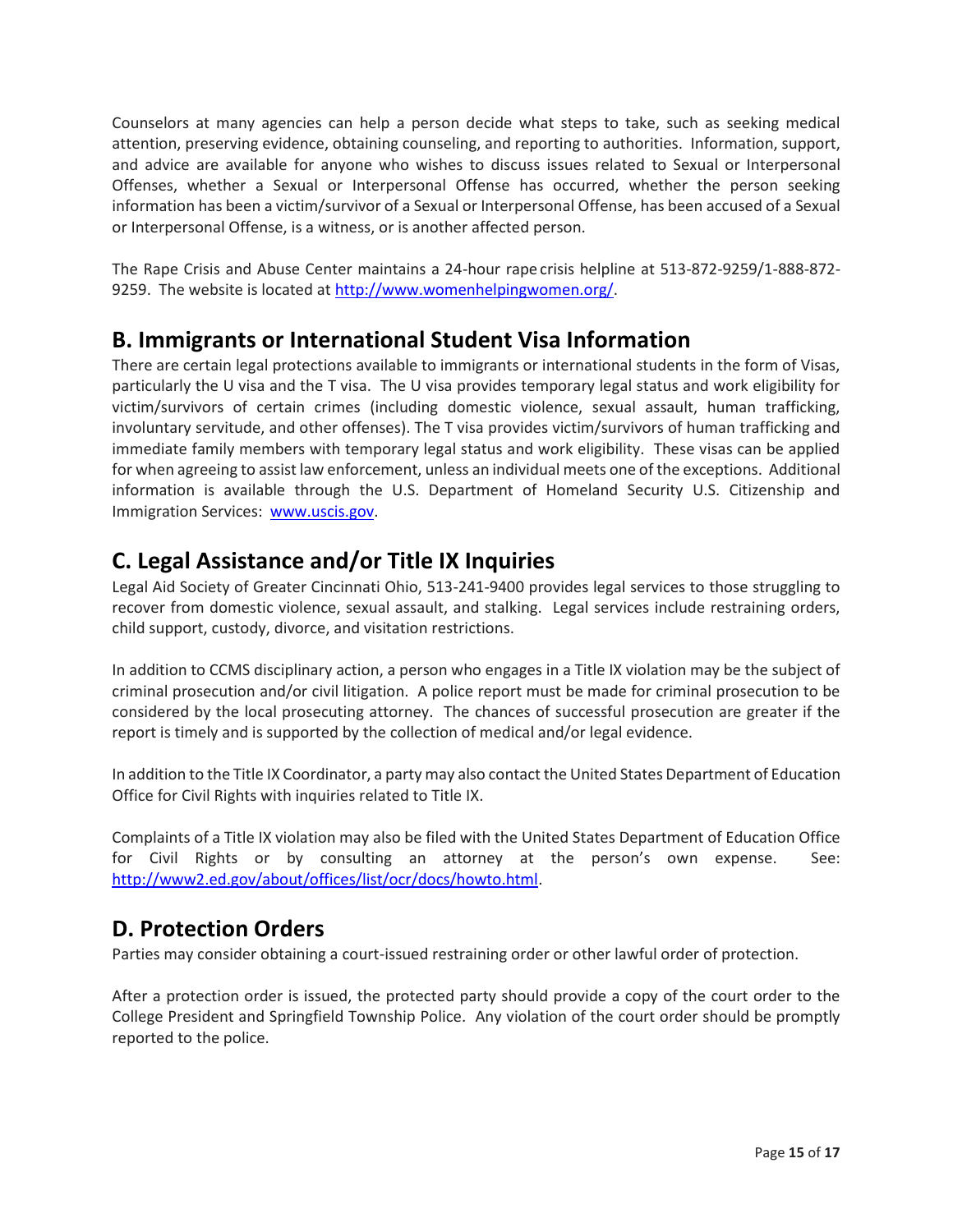## <span id="page-16-0"></span>**Appendix A—Ohio Criminal Offenses**

#### **Sex Offenses**

Ohio Revised Code 2907.02 – Rape Ohio Revised Code 2907.03 – Sexual Battery Ohio Revised Code 2907.05 – Gross Sexual Imposition

#### **Non-Forcible Sex Offenses**

Ohio Revised Code 2907.03 – Sexual Battery Ohio Revised Code 2907.04 – Unlawful Sexual Conduct w/a Minor

#### **Domestic Violence**

Ohio Revised Code 2919.25 – Domestic Violence

#### **Dating Violence**

Ohio Revised Code 2903.11 – Felonious Assault Ohio Revised Code 2903.12 – Aggravated Assault Ohio Revised Code 2903.13 – Assault Ohio Revised Code 2903.14 – Negligent Assault Ohio Revised Code 2905.01 – Kidnapping Ohio Revised Code 2905.02 – Abduction Ohio Revised Code 2905.03 – Unlawful Restraint Ohio Revised Code 2917.11 – Disorderly Conduct

#### **Stalking**

Ohio Revised Code 2903.21 – Aggravated Menacing Ohio Revised Code 2903.211 – Menacing by Stalking Ohio Revised Code 2903.22 – Menacing Ohio Revised Code 2917.21 – Telecommunications Harassment